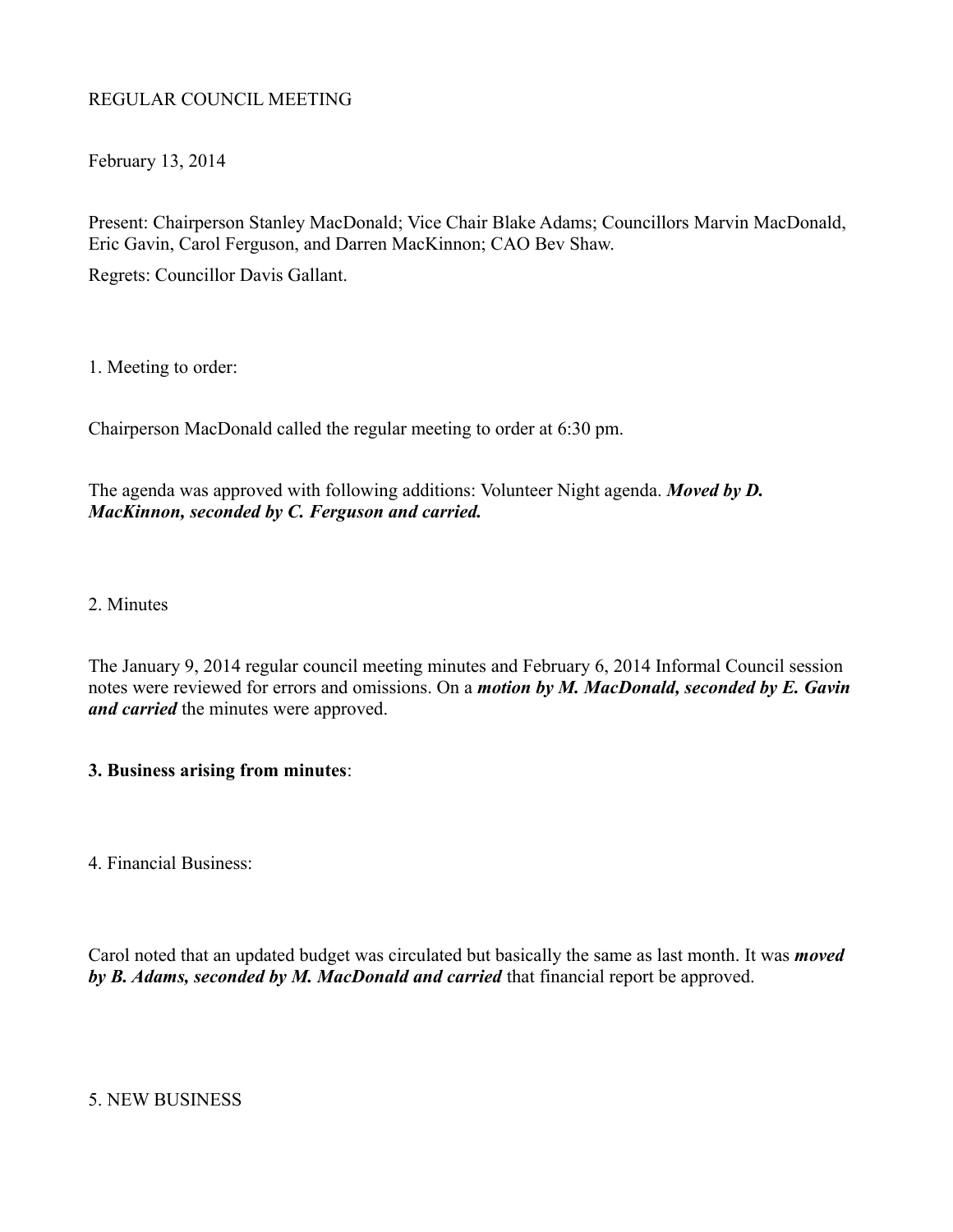## 1. Chairperson's report

Stanley's written report was circulated saying he attended several events and meetings during the month. *Moved by B. Adams, seconded by C. Ferguson and carried* that a strongly worded letter be sent to the Summerside City Council and Lobster Carnival coordinator regarding their plans to move the Carnival to the same dates as our Potato Blossom Festival.

## 2. *Administrator's report*

Written report circulated to Council. Business permit issued to Blair and Linda Gray for Homeland Treasures. As a result of complex water tests showing low levels of bacteria it was *moved by D. MacKinnon, seconded by E. Gavin and carried* that Bev obtain 3 or 4 prices on new ultraviolet system and have the most economical one installed as soon as possible.

# 3. Reports from Departments

*Development & Tourism* - Blake reported the Planning Board met on February 3<sup>rd</sup> and the Official Plan draft is completed. A public meeting is scheduled for February  $20^{th}$  at 6:30.

*Fire Protection -* Chief Blair Perry submitted a written report saying that in January, 4 calls were answered - 1 motor vehicle accident, 1 tractor fire, 1 snowmobile accident and 1 false alarm.

*Sanitation/Streets/Properties -* Eric reported everything is good with the sewer system and the CN project is winding up. Darren mentioned that our street light at the end of Gaspe has been acting up - Bev to call the complainant and have Stetson's repair if possible.

*Recreation report* - Resignation of Recreation Director Tylan Robinson as of February 7, 2014 was accepted. Advertisements have been placed. No Winterfest report received but is expected from Mitchell Rennie.

**Police Report - Written RCMP report for January circulated. The RCMP members spent 168 hours on** O'Leary policing business with 9 calls for service. Provincial statutes - 3 speeding violations, 1 seatbelt violation and 4 written warnings.. Three criminal background checks completed.

*4. Tax Concession Policy* - Discussions have begun but nothing to present tonight. To place on agenda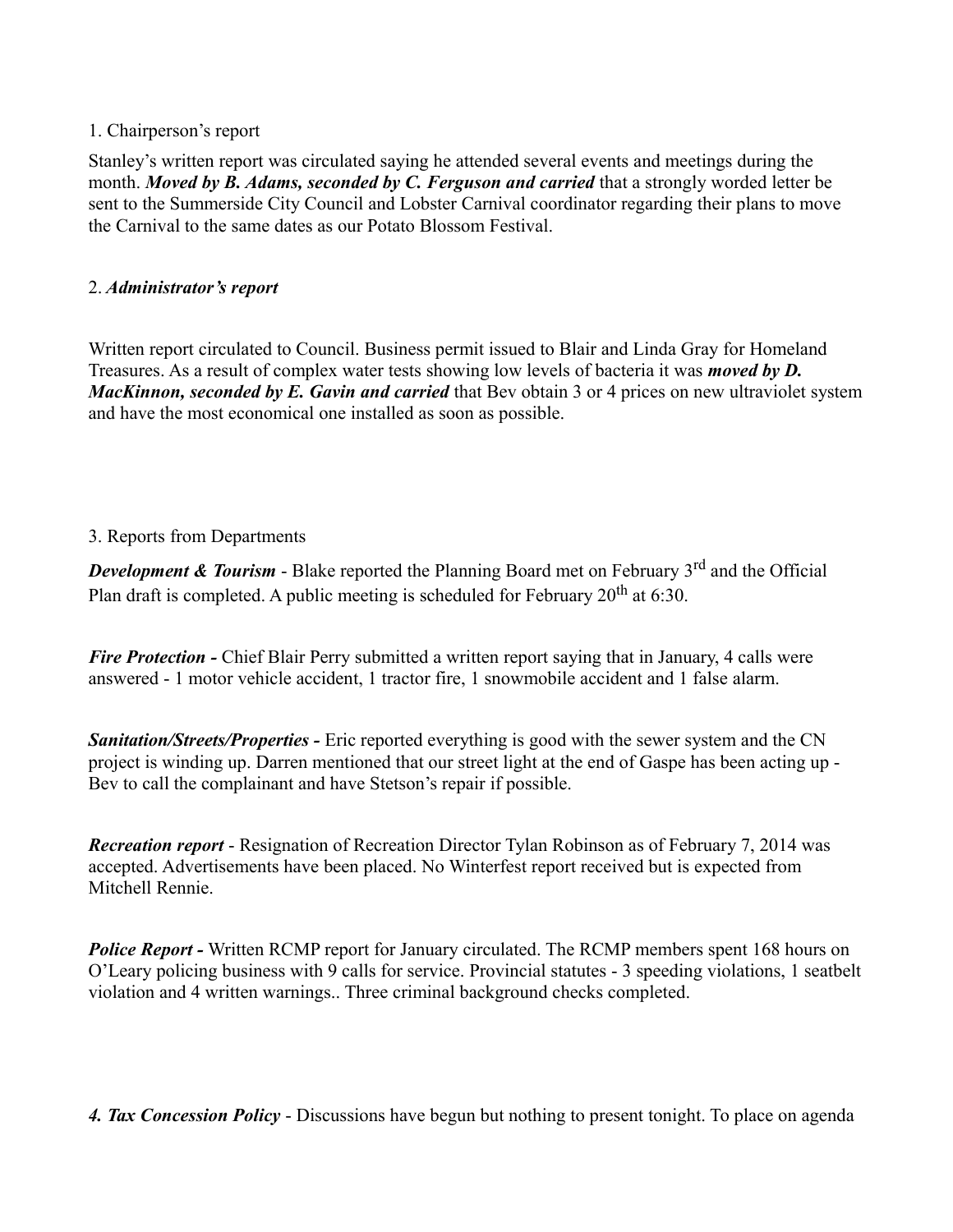for March meeting.

5. *Concessions to CN tenants* - moved to committee of the whole session.

*6. Fire Department curling bonspiel* - *Moved by D. MacKinnon, seconded by B. Adams and carried* that Council sponsor trophies as in past years.

*7. Human Resources Policy* - Carol circulated the proposed policy for Council to review and highlighted areas that changes were made. Adoption of the policy to be placed on next month's agenda and Carol asked for input before that.

8. *Fire Department Proposed Budget* - This budget needs council approval now as it has to be submitted to the Fire District committee. *Moved by D. MacKinnon, seconded by M. MacDonald and carried* that fire department's 2014 proposed budget in approved in principle. (Subject to approval at annual residents meeting.)

(RCMP Cst. joined our meeting and Council mentioned early morning speeders to him.)

9. *PEI Minor Hockey Association* - Letter to be drafted in support of O'Leary Minor Hockey's protest against the rezoning of the Bantam AAA Island League teams. To copy to other minor hockey associations in West Prince requesting their support and indicating that similar action in the future could affect their associations. To also copy to MLA's, Summerside, Pownal and Charlottetown minor hockey associations.

10. *Support requested from Margaret Sweet* - Mrs. Sweet is researching funding to provide a training program to help local youth facing numerous employability barriers, educational, social and technological problems. *Moved by M. MacDonald, seconded by C. Ferguson and carried* that a letter of support be granted.

11. *Donation request from O'Leary Elementary School Home & School Association - Moved by B. Adams, seconded by D. MacKinnon and carried* that Council reserve \$4000 from the 2013 surplus for this cause.

12. *Support letter request re Blood Donor Clinic in O'Leary* - Darren stated that he's received inquiries as to having a blood donor clinic in town. It was agreed that a letter be sent to the appropriate organization requesting this clinic.

Stanley presented a donation request letter from the Maple Leaf Curling Club and asked that it be considered during our budget process.